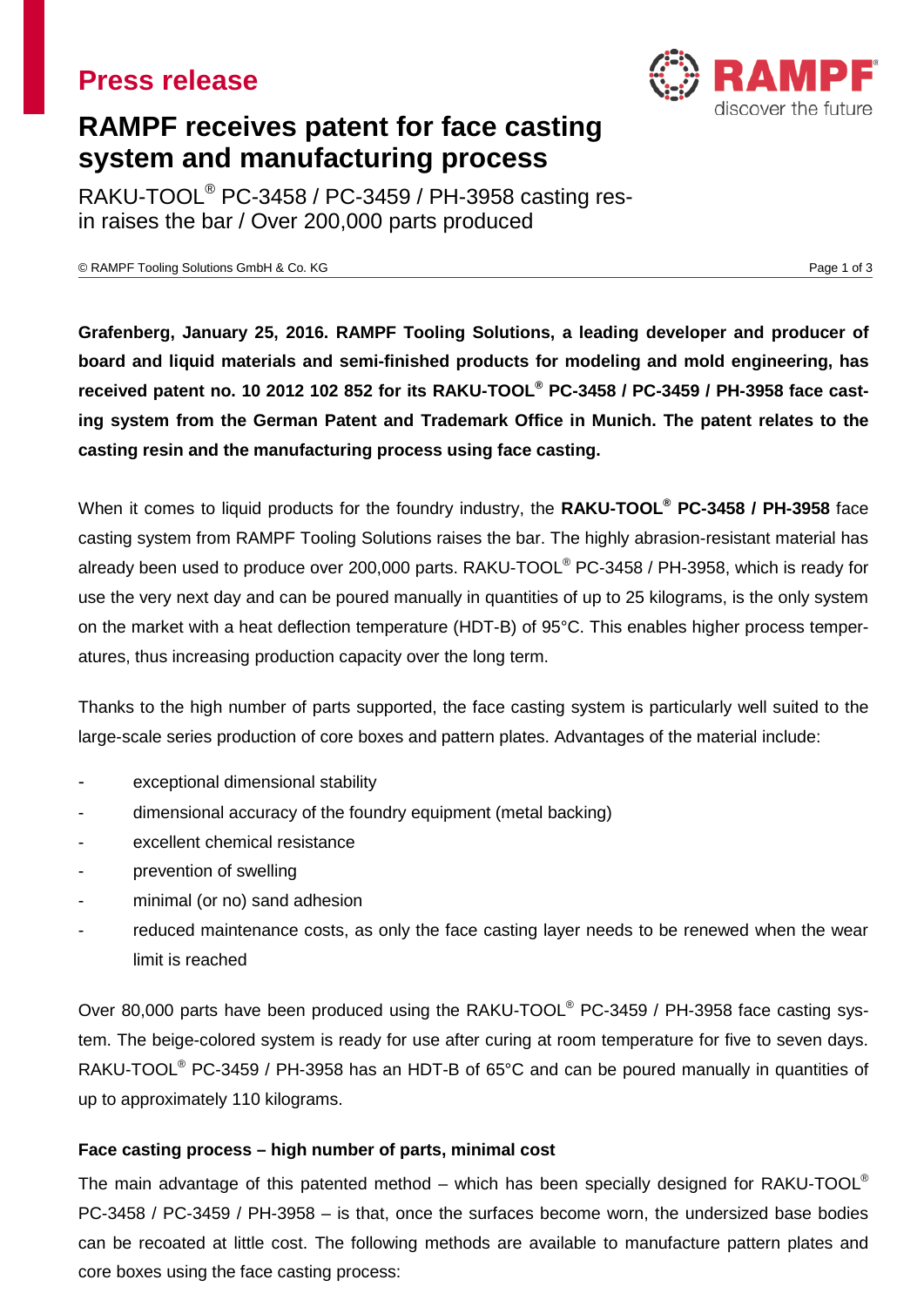### **Press release**

**RAMPF receives patent for face casting system and manufacturing process** RAKU-TOOL® PC-3458 / PC-3459 / PH-3958 casting resin raises the bar / Over 200,000 parts produced



1. In the manufacture of pattern plates, the first step is to make an original model or prototype pattern plate. This is then used to create a negative. After that, an undersized backing is produced for face casting. This backing may be made of a wide range of materials such as wood, plastic or metal. "The key criterion used to select the material for the backing is the quality that needs to be achieved in terms of stability and dimensional stability," says Marcus Vohrer, Head of Application Engineering at RAMPF Tooling Solutions. The finished backing and the negative are assembled in the correct dimensions.



Pattern plates, produced with RAKU-TOOL<sup>®</sup> PC-3458 / PH-3958 (left) and RAKU-TOOL<sup>®</sup> PC-3459 / PH-3958 (right)

2. To manufacture a core box using face casting, an initial core must first be developed to serve as a model for the actual sand core. The backing of the core box is made of wood, plastic or metal, depending on the quality requirements, with allowance for the core. The core is then mounted with the backing using a mold parting line (core support). The face casting layer is cast via the sprue point, which should be sited at the deepest part of the cavity. The face casting layer acts as the effective surface and is thus the area that is put under the most stress. Face casting can be carried out by hand or using mixing and dispensing systems.



Core box half, produced with the RAKU-TOOL® PC-3458 / PH-3958 face casting system